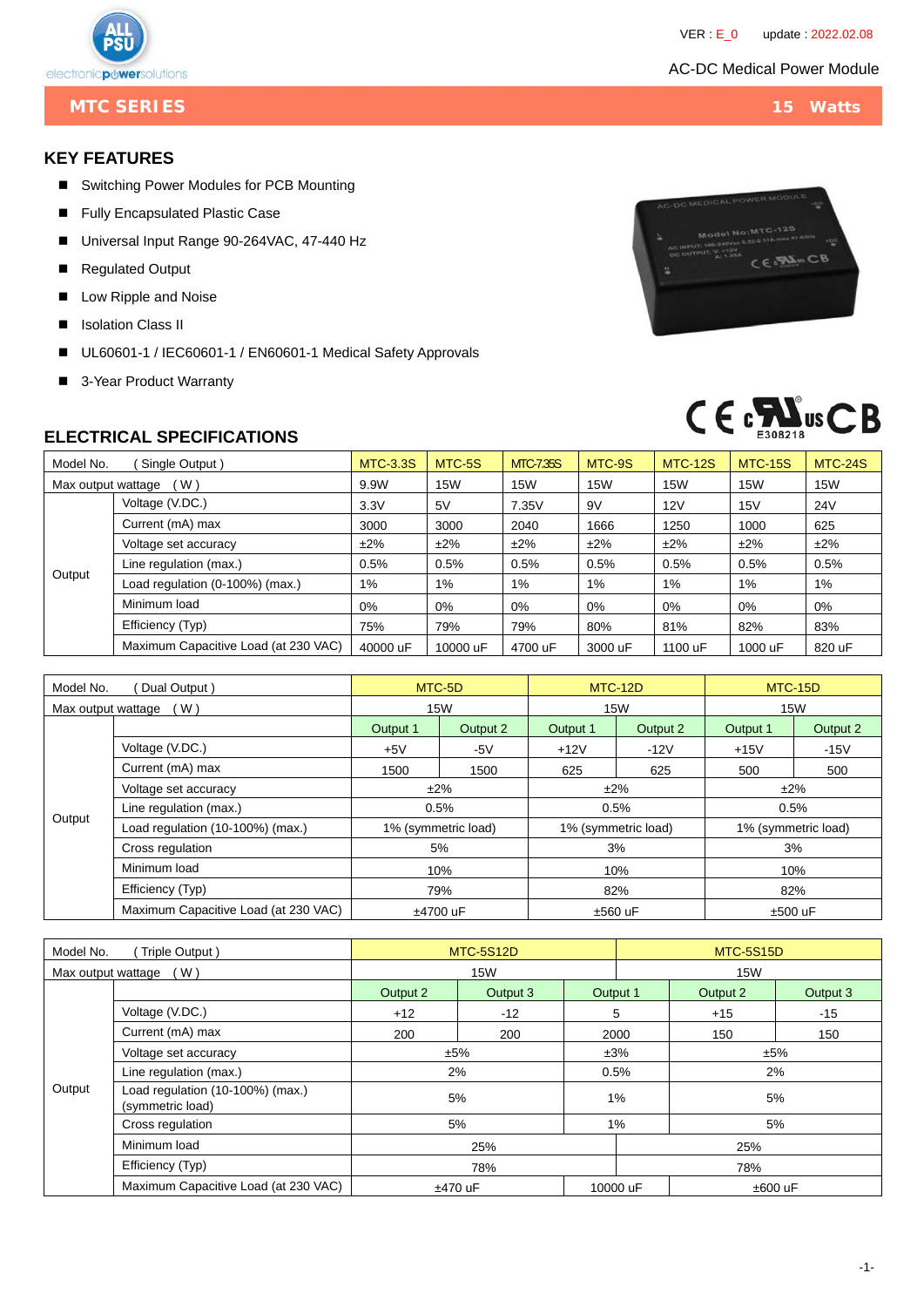

**MTC SERIES** 15 Watts

# **ELECTRICAL SPECIFICATIONS**

All specifications valid at normal input voltage, full load and +25°C after warm-up time unless otherwise stated.

|             | Voltage                          | 90-264 VAC or 120-375 VDC                                                                                                                                                                                          |  |  |  |  |
|-------------|----------------------------------|--------------------------------------------------------------------------------------------------------------------------------------------------------------------------------------------------------------------|--|--|--|--|
|             | Frequency (Hz)                   | 47-440 Hz                                                                                                                                                                                                          |  |  |  |  |
| Input       | Current (Full load)              | 292 mA max. (115 VAC) / 188 mA max. (230 VAC)                                                                                                                                                                      |  |  |  |  |
|             | Inrush current (<2ms)            | 10 A max. (115 VAC) / 20 A max. (230 VAC)                                                                                                                                                                          |  |  |  |  |
|             | Leakage Current                  | < 0.1mA / 264 VAC (Touch Current)                                                                                                                                                                                  |  |  |  |  |
|             | External fuse (recommend)        | 2.0 A slow blow type                                                                                                                                                                                               |  |  |  |  |
|             | Ripple & Noise                   | 1% of Vout                                                                                                                                                                                                         |  |  |  |  |
| Output      | Hold-up time                     | 20 ms min.                                                                                                                                                                                                         |  |  |  |  |
|             | Over current protection          | Above 105% rated output power                                                                                                                                                                                      |  |  |  |  |
| Protection  | Over voltage protection          | Zener diode clamp                                                                                                                                                                                                  |  |  |  |  |
|             | Short circuit protection         | Hiccup mode, indefinite (automatic recovery)                                                                                                                                                                       |  |  |  |  |
|             | OTP                              | 100°C                                                                                                                                                                                                              |  |  |  |  |
| Isolation   | Input-Output (V.AC)              | 4000V                                                                                                                                                                                                              |  |  |  |  |
|             | Operating temperature            | -25°C+70°C (Case Temperature max. +95°C)                                                                                                                                                                           |  |  |  |  |
|             | Storage temperature              | $-40^{\circ}$ C $+85^{\circ}$ C                                                                                                                                                                                    |  |  |  |  |
|             | Temperature coefficient          | $0.01\%$ /°C                                                                                                                                                                                                       |  |  |  |  |
| Environment | <b>Altitude During Operation</b> | 5000m                                                                                                                                                                                                              |  |  |  |  |
|             | Humidity                         | 95% RH                                                                                                                                                                                                             |  |  |  |  |
|             | <b>MTBF</b>                      | 200,000 h~400,000 h @ 25°C                                                                                                                                                                                         |  |  |  |  |
|             | Atmospheric Pressure             | 540 hPa to 1060 hPa                                                                                                                                                                                                |  |  |  |  |
|             | Dimensions (L x W x H)           | 2.52 x 1.8 x 0.93 Inches (64.1 x 45.6 x 23.5 mm) Tolerance $\pm$ 0.5 mm                                                                                                                                            |  |  |  |  |
| Physical    | Case Material                    | Plastic resin (flammability to UL 94V-0)                                                                                                                                                                           |  |  |  |  |
|             | Weight                           | 120 <sub>g</sub>                                                                                                                                                                                                   |  |  |  |  |
|             | Cooling method                   | Free air convection                                                                                                                                                                                                |  |  |  |  |
| Safety      | Approval                         | cUL / UL Standard:<br>ANSI/AAMI ES 60601-1: 2005, CAN/CSA-C22.2 No. 60601-1:08<br>CB Standard:<br>IEC 60601-1:2005 (Third Edition) + CORR. 1 (2006) + CORR. 2 (2007) + AM1 (2012) or<br>IEC 60601-1 (2012 reprint) |  |  |  |  |
|             | Conducted and radiated EMI       | EN55011 Conducted & Radiated Class B                                                                                                                                                                               |  |  |  |  |
| <b>EMC</b>  | <b>EMS</b>                       | EN60601-1-2 4th edition                                                                                                                                                                                            |  |  |  |  |

### **NOTE**

- 1. Ripple & Noise are measured at 20MHz of bandwidth with 0.1uF & 47uF parallel capacitor.
- 2. It's recommended to add Varistor 14S471K at L / N input side in parallel.